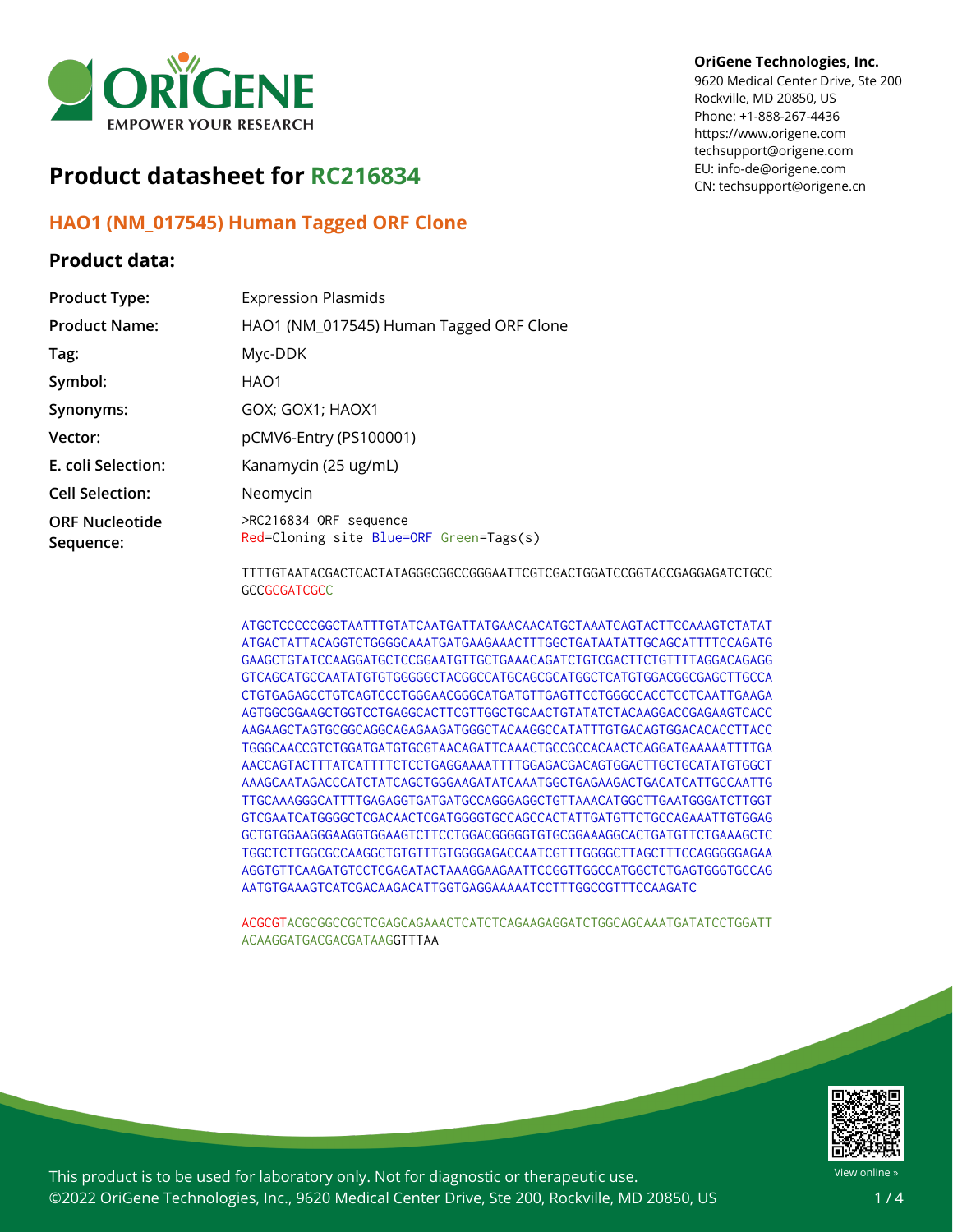

EcoR V Flag.Tag Fse I  $\begin{array}{lll} & \text{EcoR\,V} & \text{Flag}\\ \text{GAT\,GCA\,GCA\,AAT\,GAT\,ATC\,CTG\,GAT\,TAC\,AAG\,GAT\,GAC\,GAT\,AAG\,GAT\,AAG\,GAT\,AAG\,GAT\,AAG\,GAT\,AAG\,GAT\,AAG\,GAT\,AAG\,GAT\,AAG\,GAT\,AAG\,GAT\,AAG\,GAT\,AAG\,GAT\,AAG\,GAT\,AAG\,GAT\,AAG\,GAT\,AAG\,GAT\,AAG\,GAT\,AAG\,GAT\,AAG\,$  $L$  A A  $\overline{D}$  $\mathbb N$  $\mathbf D$  $\mathbf I$  $L$   $D$  $\mathbf{Y}$  $\mathbf{R}$ D D  $\,$  D  $D$ K V stop

\* The last codon before the Stop codon of the ORF

#### **Plasmid Map:**



This product is to be used for laboratory only. Not for diagnostic or therapeutic use. ©2022 OriGene Technologies, Inc., 9620 Medical Center Drive, Ste 200, Rockville, MD 20850, US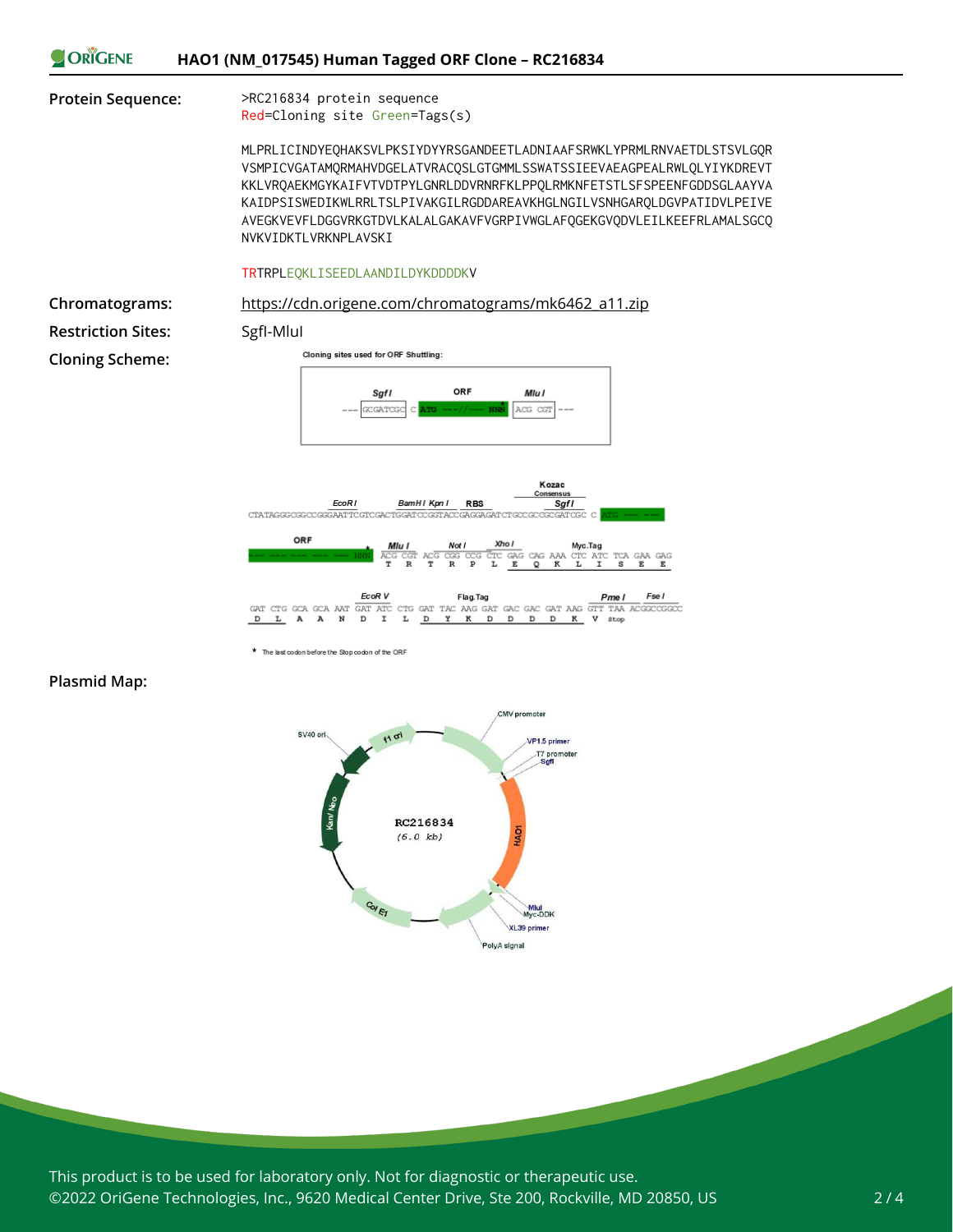| <b>ORIGENE</b>                | HAO1 (NM_017545) Human Tagged ORF Clone - RC216834                                                                                                                                                                                                                                                                                                                                                                                                                                                                                                                                                                                                                     |
|-------------------------------|------------------------------------------------------------------------------------------------------------------------------------------------------------------------------------------------------------------------------------------------------------------------------------------------------------------------------------------------------------------------------------------------------------------------------------------------------------------------------------------------------------------------------------------------------------------------------------------------------------------------------------------------------------------------|
| <b>ACCN:</b>                  | NM_017545                                                                                                                                                                                                                                                                                                                                                                                                                                                                                                                                                                                                                                                              |
| <b>ORF Size:</b>              | 1110 bp                                                                                                                                                                                                                                                                                                                                                                                                                                                                                                                                                                                                                                                                |
| <b>OTI Disclaimer:</b>        | The molecular sequence of this clone aligns with the gene accession number as a point of<br>reference only. However, individual transcript sequences of the same gene can differ through<br>naturally occurring variations (e.g. polymorphisms), each with its own valid existence. This<br>clone is substantially in agreement with the reference, but a complete review of all prevailing<br>variants is recommended prior to use. More info                                                                                                                                                                                                                         |
| <b>OTI Annotation:</b>        | This clone was engineered to express the complete ORF with an expression tag. Expression<br>varies depending on the nature of the gene.                                                                                                                                                                                                                                                                                                                                                                                                                                                                                                                                |
| Components:                   | The ORF clone is ion-exchange column purified and shipped in a 2D barcoded Matrix tube<br>containing 10ug of transfection-ready, dried plasmid DNA (reconstitute with 100 ul of water).                                                                                                                                                                                                                                                                                                                                                                                                                                                                                |
| <b>Reconstitution Method:</b> | 1. Centrifuge at 5,000xg for 5min.<br>2. Carefully open the tube and add 100ul of sterile water to dissolve the DNA.<br>3. Close the tube and incubate for 10 minutes at room temperature.<br>4. Briefly vortex the tube and then do a quick spin (less than 5000xg) to concentrate the liquid<br>at the bottom.<br>5. Store the suspended plasmid at -20°C. The DNA is stable for at least one year from date of<br>shipping when stored at -20°C.                                                                                                                                                                                                                    |
| RefSeq:                       | NM 017545.3                                                                                                                                                                                                                                                                                                                                                                                                                                                                                                                                                                                                                                                            |
| <b>RefSeq Size:</b>           | 1746 bp                                                                                                                                                                                                                                                                                                                                                                                                                                                                                                                                                                                                                                                                |
| <b>RefSeq ORF:</b>            | 1113 bp                                                                                                                                                                                                                                                                                                                                                                                                                                                                                                                                                                                                                                                                |
| Locus ID:                     | 54363                                                                                                                                                                                                                                                                                                                                                                                                                                                                                                                                                                                                                                                                  |
| UniProt ID:                   | <b>Q9UJM8</b>                                                                                                                                                                                                                                                                                                                                                                                                                                                                                                                                                                                                                                                          |
| <b>Cytogenetics:</b>          | 20p12.3                                                                                                                                                                                                                                                                                                                                                                                                                                                                                                                                                                                                                                                                |
| Domains:                      | FMN_dh                                                                                                                                                                                                                                                                                                                                                                                                                                                                                                                                                                                                                                                                 |
| Protein Pathways:             | Glyoxylate and dicarboxylate metabolism, Metabolic pathways                                                                                                                                                                                                                                                                                                                                                                                                                                                                                                                                                                                                            |
| MW:                           | 40.9 kDa                                                                                                                                                                                                                                                                                                                                                                                                                                                                                                                                                                                                                                                               |
| <b>Gene Summary:</b>          | This gene is one of three related genes that have 2-hydroxyacid oxidase activity yet differ in<br>encoded protein amino acid sequence, tissue expression and substrate preference.<br>Subcellular location of the encoded protein is the peroxisome. Specifically, this gene is<br>expressed primarily in liver and pancreas and the encoded protein is most active on<br>glycolate, a two-carbon substrate. The protein is also active on 2-hydroxy fatty acids. The<br>transcript detected at high levels in pancreas may represent an alternatively spliced form or<br>the use of a multiple near-consensus upstream polyadenylation site. [provided by RefSeq, Jul |

2008]

This product is to be used for laboratory only. Not for diagnostic or therapeutic use. ©2022 OriGene Technologies, Inc., 9620 Medical Center Drive, Ste 200, Rockville, MD 20850, US